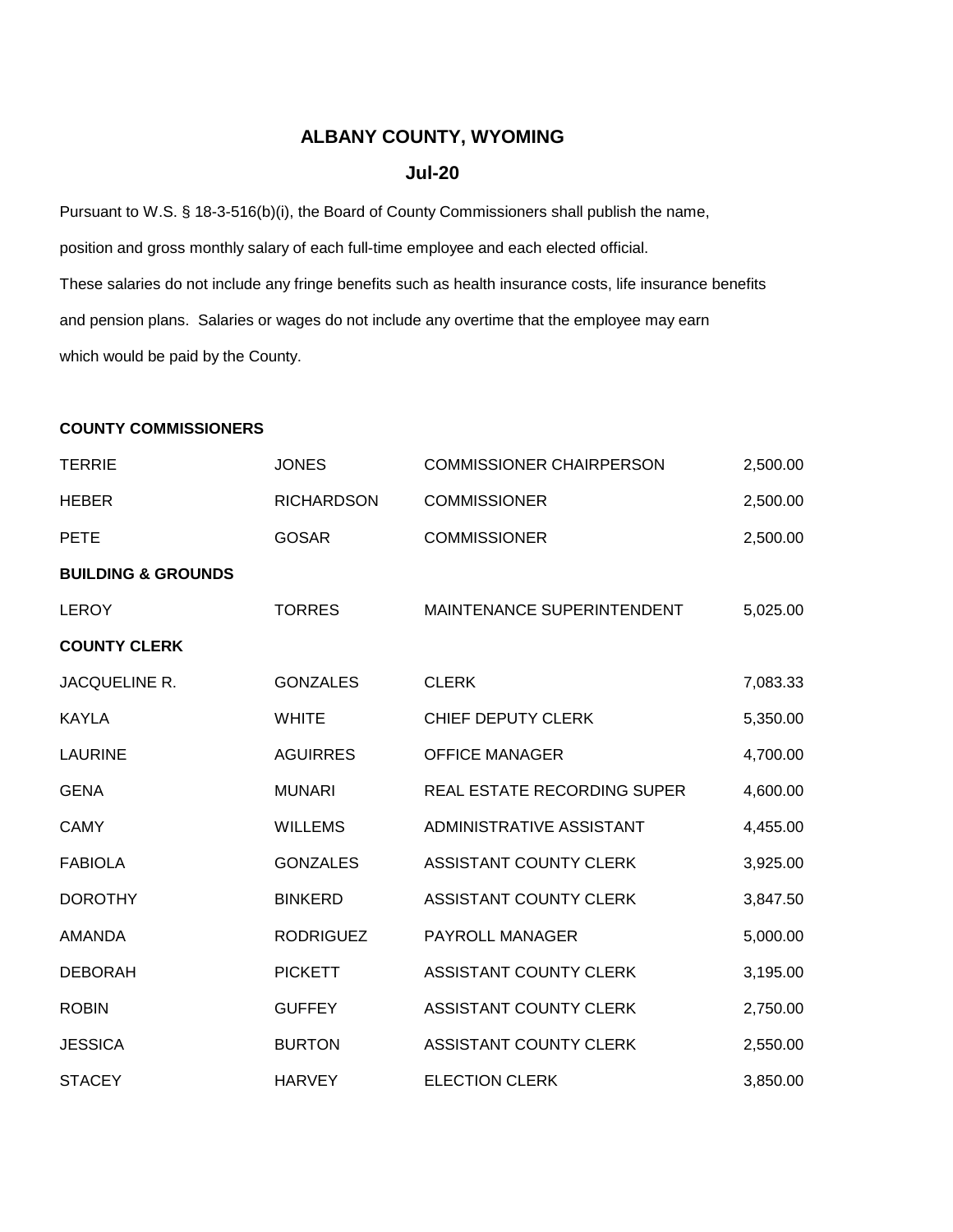| <b>LINDSAY</b>          | <b>REEVE</b>      | <b>ELECTION CLERK</b>         | 2,758.33 |
|-------------------------|-------------------|-------------------------------|----------|
| <b>GRANTS</b>           |                   |                               |          |
| <b>BAILEY</b>           | <b>QUICK</b>      | <b>GRANTS SPECIALIST</b>      | 3,956.66 |
| IT                      |                   |                               |          |
| ADAM                    | <b>WALES</b>      | IT DIRECTOR                   | 6,583.33 |
| <b>DAVID</b>            | <b>HARRIS</b>     | IT PROJECT MANAGER            | 5,721.50 |
| <b>BENJAMIN</b>         | <b>STAAB</b>      | SYSTEM ADMINISTRATOR          | 5,416.66 |
| <b>HUMAN RESOURCES</b>  |                   |                               |          |
| <b>CHRISTINA</b>        | SNOWBERGER        | HUMAN RESOURCES DIRECTOR      | 7,083.33 |
| <b>COUNTY TREASURER</b> |                   |                               |          |
| <b>TRACY</b>            | <b>FLETCHER</b>   | <b>TREASURER</b>              | 7,083.33 |
| <b>SUNNY</b>            | <b>MADDEN</b>     | <b>CHIEF DEPUTY TREASURER</b> | 4,159.00 |
| <b>LINDSEY</b>          | <b>WHITE</b>      | <b>ACCOUNTING CLERK</b>       | 3,300.00 |
| <b>GAYLA</b>            | <b>BALDWIN</b>    | <b>ASSISTANT TREASURER</b>    | 2,925.00 |
| <b>VIRGINIA</b>         | <b>ALLEN</b>      | <b>ASSISTANT TREASURER</b>    | 2,600.00 |
| <b>BRIANNA</b>          | <b>SUMMERHAYS</b> | <b>ASSISTANT TREASURER</b>    | 2,500.00 |
| <b>AMBER</b>            | <b>BEITZ</b>      | <b>ASSISTANT TREASURER</b>    | 2,500.00 |
| <b>COUNTY ASSESSOR</b>  |                   |                               |          |
| <b>GRANT C.</b>         | <b>SHOWACRE</b>   | <b>ASSESSOR</b>               | 7,083.33 |
| <b>CHELSIE</b>          | <b>MATHEWS</b>    | <b>DEPUTY ASSESSOR</b>        | 5,133.33 |
| <b>KAREN</b>            | <b>BOWMAN</b>     | <b>GIS SPECIALIST</b>         | 4,325.00 |
| <b>BRANDACE</b>         | <b>PROULX</b>     | PROPERTY SPECIALIST           | 3,383.33 |
| <b>HALLIE</b>           | <b>GARCIA</b>     | SENIOR FIELD APPRAISER        | 3,450.00 |
| <b>MARCY</b>            | <b>LOE</b>        | PROPERTY SPECIALIST           | 2,700.00 |
| <b>NICHOLAS</b>         | <b>ROBINSON</b>   | <b>FIELD APPRAISER</b>        | 2,700.00 |
| <b>KASSI</b>            | <b>JOHNSON</b>    | <b>FIELD APPRAISER</b>        | 2,500.00 |

**COUNTY SHERIFF**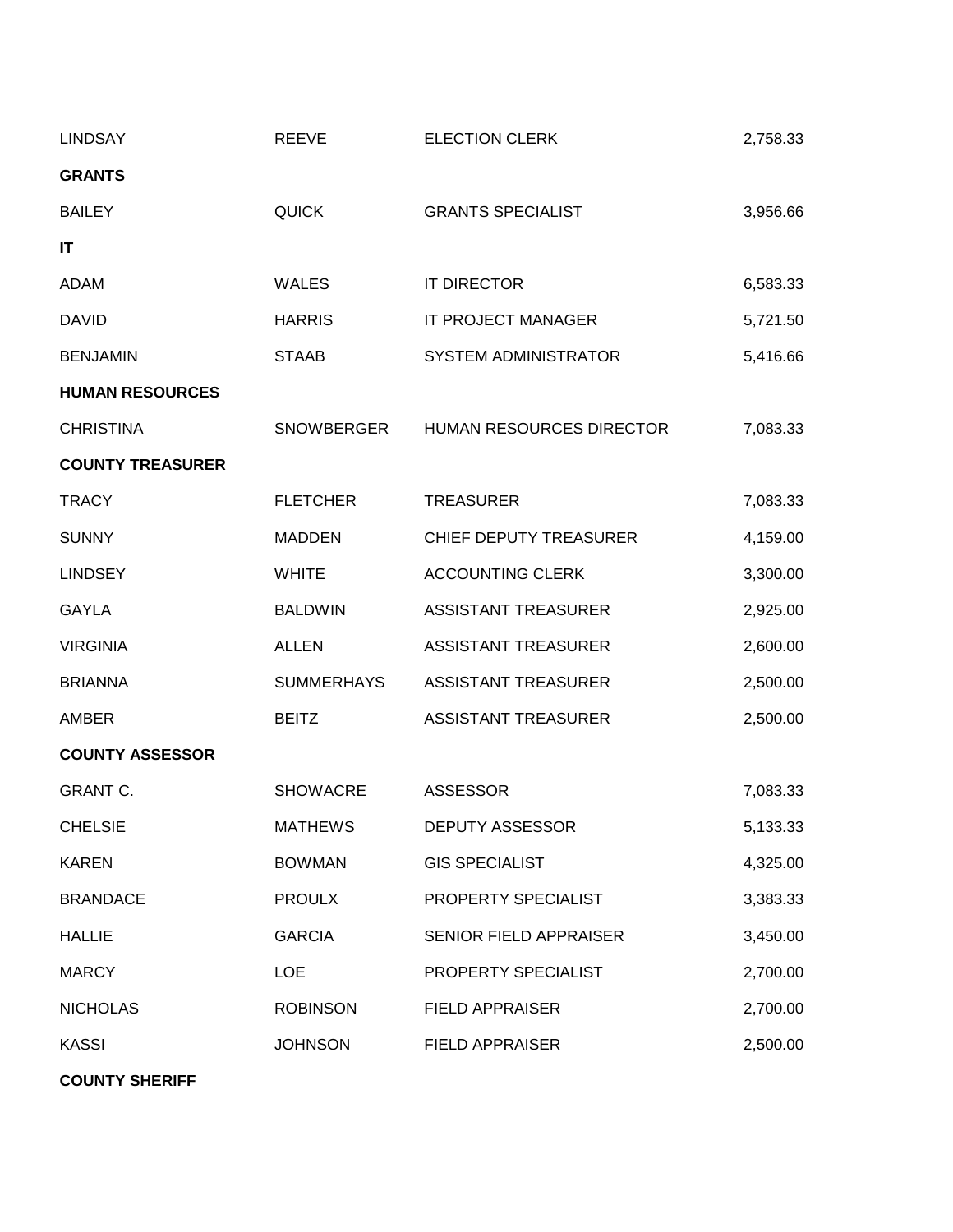| DAVID S.                       | <b>O'MALLEY</b>   | <b>SHERIFF</b>         | 7,083.33 |
|--------------------------------|-------------------|------------------------|----------|
| <b>JOSHUA</b>                  | <b>DEBREE</b>     | <b>UNDERSHERIFF</b>    | 6,741.66 |
| <b>JOHN</b>                    | <b>BEESTON</b>    | PATROL LIEUTENANT      | 6,183.33 |
| <b>WILLIAM</b>                 | <b>MEYER</b>      | DETECTIVE SERGEANT     | 5,825.00 |
| <b>CHRISTIAN</b>               | <b>HANDLEY</b>    | PATROL SERGEANT        | 5,275.00 |
| <b>JEFFREY</b>                 | <b>MCKINNEY</b>   | PATROL CORPORAL        | 4,800.00 |
| <b>JEREMY</b>                  | <b>HUSTON</b>     | PATROL CORPORAL        | 4,800.00 |
| <b>DEREK</b>                   | <b>COLLING</b>    | PATROL CORPORAL        | 4,608.33 |
| <b>NICHOLAS</b>                | <b>MCGLOCKLIN</b> | PATROL CORPORAL        | 4,344.53 |
| <b>JAY</b>                     | <b>PEYTON</b>     | PATROL CORPORAL        | 4,344.53 |
| <b>BRENDON</b>                 | <b>CURTIS</b>     | PATROL DEPUTY          | 4,525.29 |
| <b>KEVIN</b>                   | <b>LUNDAHL</b>    | PATROL DEPUTY          | 4,328.16 |
| <b>GUY</b>                     | <b>MORROW</b>     | PATROL DEPUTY          | 4,328.16 |
| <b>AARON</b>                   | <b>GALLEGOS</b>   | PATROL DEPUTY          | 4,328.16 |
| <b>DARAN</b>                   | <b>OLAVESON</b>   | PATROL DEPUTY          | 4,328.16 |
| <b>WILLIAM</b>                 | <b>YATES</b>      | PATROL DEPUTY          | 4,328.16 |
| <b>CHRISTOPHER</b>             | CARROLL           | PATROL DEPUTY          | 4,328.16 |
| <b>ZEBULON</b>                 | <b>GLADNEY</b>    | PATROL DEPUTY          | 4,137.66 |
| <b>DREW</b>                    | <b>SEIDL</b>      | PATROL DEPUTY          | 4,137.66 |
| <b>JASON</b>                   | <b>CARTER</b>     | PATROL DEPUTY          | 4,137.66 |
| <b>KODY</b>                    | <b>SMITH</b>      | PATROL DEPUTY          | 3,944.64 |
| <b>REBECKA</b>                 | <b>LUBBERS</b>    | PATROL DEPUTY          | 3,944.64 |
| <b>ANDREA</b>                  | <b>MCGLOCKLIN</b> | <b>OFFICE MANAGER</b>  | 3,533.33 |
| <b>REBECCA</b>                 | <b>HAYES</b>      | <b>OFFICE MANAGER</b>  | 3,533.33 |
| <b>PETERSON</b>                | <b>ROBERT</b>     | <b>CIVIL PROCESSOR</b> | 2,358.33 |
| <b>COUNTY DETENTION CENTER</b> |                   |                        |          |
| <b>BENJAMIN</b>                | <b>FRITZEN</b>    | DETENTION LIEUTENANT   | 6,029.16 |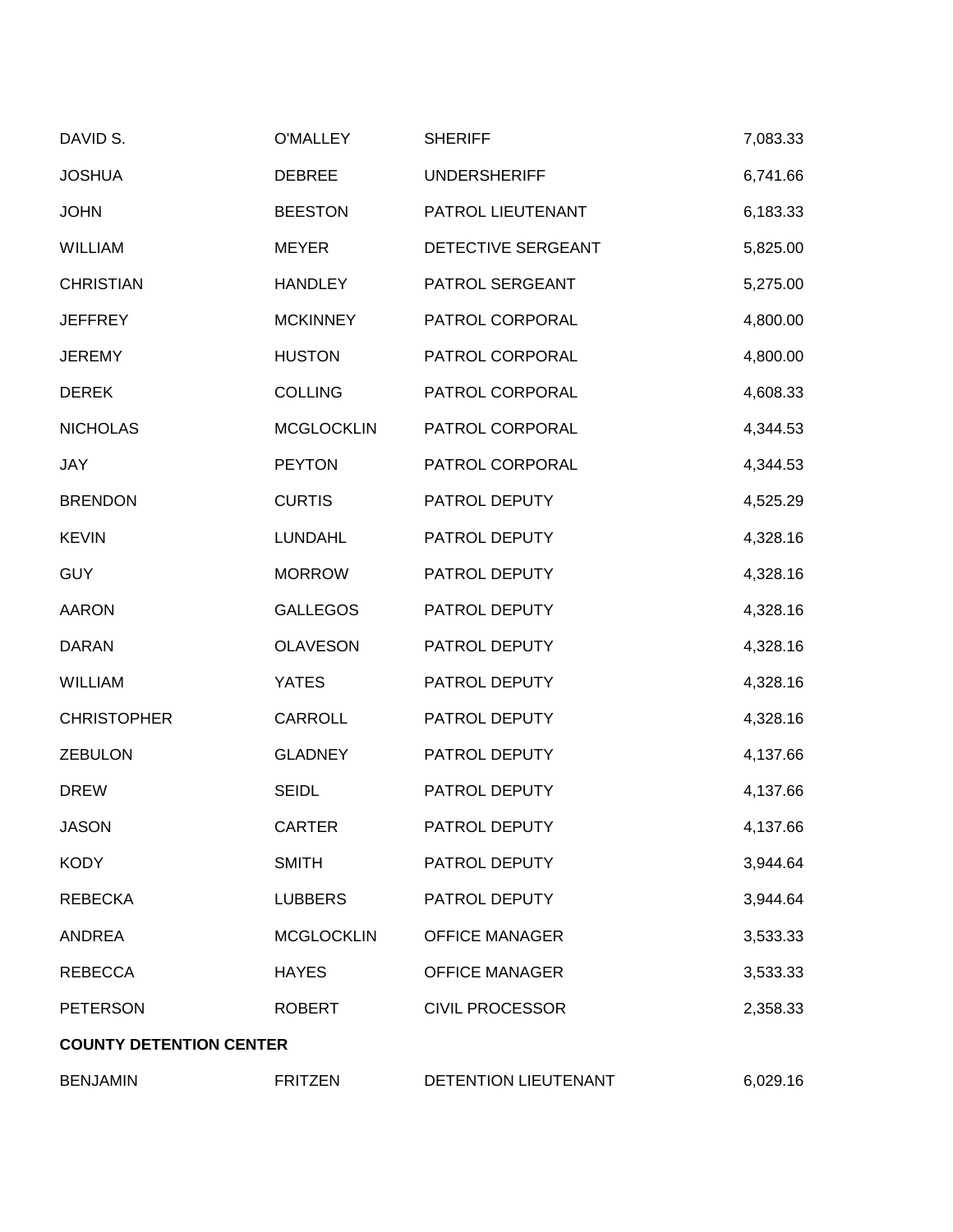| <b>NICOLE</b>      | <b>TRAMPE</b>     | DETENTION SERGEANT     | 5,825.00 |
|--------------------|-------------------|------------------------|----------|
| <b>ERIC</b>        | <b>VIGIL</b>      | DETENTION CORPORAL     | 5,075.00 |
| <b>ROBERT</b>      | <b>NIELSON</b>    | DETENTION CORPORAL     | 4,608.33 |
| <b>RICKY</b>       | <b>PULS</b>       | DETENTION CORPORAL     | 4,608.33 |
| <b>MATTHEW</b>     | <b>FERGUSON</b>   | DETENTION CORPORAL     | 4,344.53 |
| <b>MICHELLE</b>    | <b>PERUE</b>      | DETENTION DEPUTY       | 4,712.81 |
| <b>TIMOTHY</b>     | <b>TAYLOR</b>     | DETENTION DEPUTY       | 4,712.81 |
| <b>ADAM</b>        | <b>DEAN</b>       | DETENTION DEPUTY       | 4,328.16 |
| <b>JUSTIN</b>      | <b>KREIN</b>      | DETENTION DEPUTY       | 3,944.64 |
| <b>ADAM</b>        | <b>SHEETS</b>     | DETENTION DEPUTY       | 3,944.64 |
| <b>MICHAEL</b>     | <b>YERK</b>       | DETENTION DEPUTY       | 3,944.64 |
| <b>CHRISTOPHER</b> | <b>ASHWORTH</b>   | DETENTION DEPUTY       | 3,944.64 |
| <b>CARLEE</b>      | <b>HUTCHINSON</b> | DETENTION DEPUTY       | 3,944.64 |
| <b>NATHAN</b>      | <b>HAYES</b>      | DETENTION DEPUTY       | 3,944.64 |
| <b>TIMOTHY</b>     | <b>MENDOZA</b>    | DETENTION DEPUTY       | 3,944.64 |
| <b>DEKODA</b>      | <b>BARNETT</b>    | DETENTION DEPUTY       | 3,944.64 |
| <b>NICHOLAS</b>    | <b>PETER</b>      | DETENTION DEPUTY       | 3,944.64 |
| <b>EDWARD</b>      | <b>VON HOENE</b>  | DETENTION DEPUTY       | 3,772.97 |
| <b>ASHLEY</b>      | <b>URMAN</b>      | DETENTION DEPUTY       | 3,772.97 |
| <b>NATHANIEL</b>   | <b>HILL</b>       | DETENTION DEPUTY       | 3,772.97 |
| <b>CHASEY</b>      | <b>LEITZ</b>      | DETENTION DEPUTY       | 3,637.50 |
| <b>EUGENE</b>      | <b>OLSON</b>      | DETENTION MAINTENANCE  | 3,833.33 |
| <b>MARY JO</b>     | <b>SMITH</b>      | <b>COOK SUPERVISOR</b> | 2,946.61 |
| <b>MICHELLE</b>    | <b>BLAIR</b>      | <b>COOK</b>            | 2,426.62 |
| <b>MARIE</b>       | <b>HELTON</b>     | <b>COOK</b>            | 2,426.62 |
| <b>JAMES</b>       | <b>FOERSTER</b>   | <b>COOK</b>            | 2,426.62 |

**COUNTY ATTORNEY**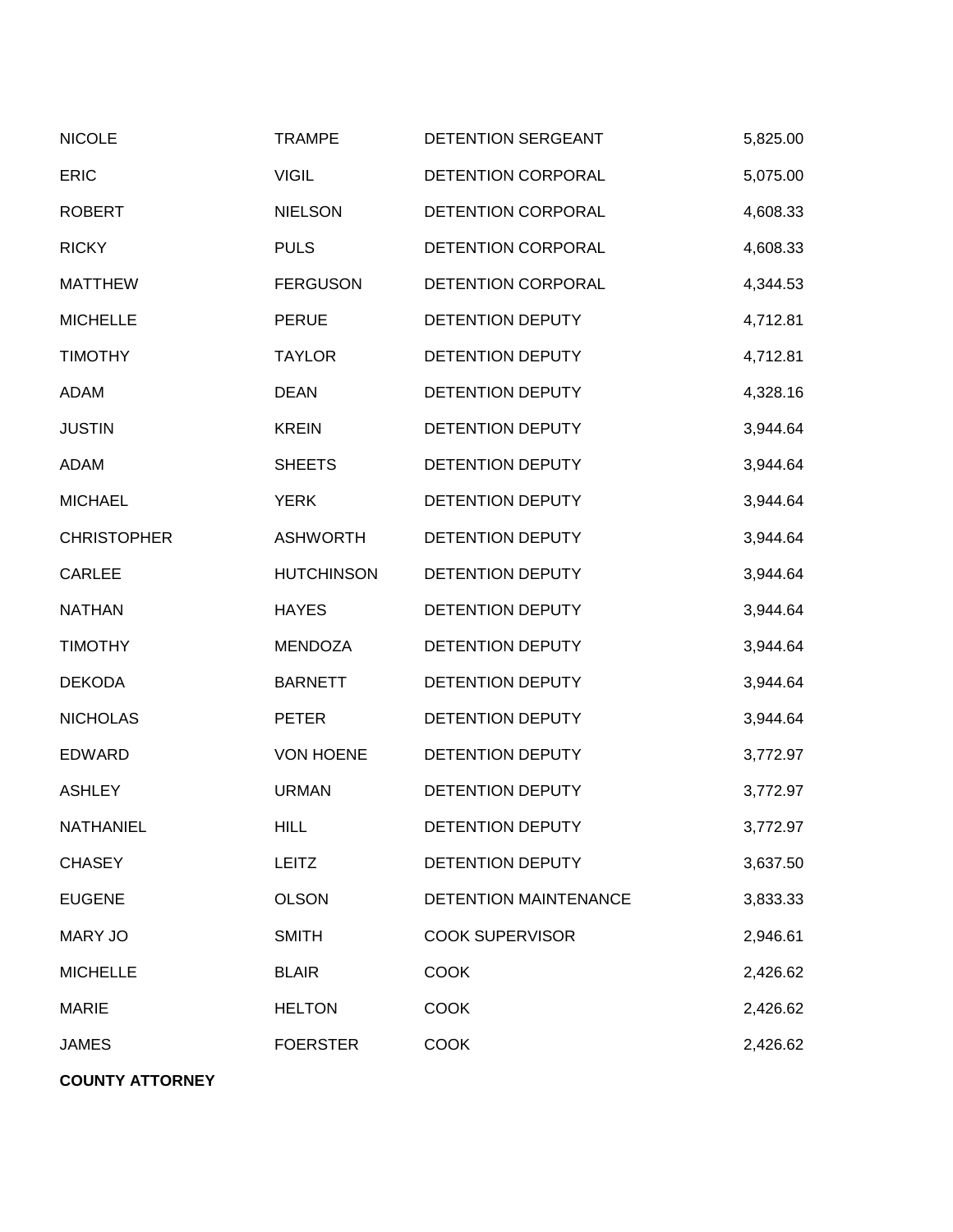| <b>PEGGY</b>                          | <b>TRENT</b>     | COUNTY & PROSECUTING ATTORNEY     | 7,916.66 |  |
|---------------------------------------|------------------|-----------------------------------|----------|--|
| <b>TY</b>                             | <b>PETERSON</b>  | <b>DEPUTY ATTORNEY</b>            | 6,250.00 |  |
| <b>JOEL</b>                           | <b>DEFEBAUGH</b> | <b>DEPUTY ATTORNEY</b>            | 6,083.33 |  |
| <b>JONATHAN</b>                       | <b>ROOT</b>      | <b>INVESTIGATOR</b>               | 5,500.00 |  |
| <b>MELISSA</b>                        | <b>IRVINE</b>    | <b>LEGAL ASSISTANT</b>            | 5,025.00 |  |
| <b>SAUNDRA</b>                        | <b>CHAVEZ</b>    | <b>LEGAL ASSISTANT</b>            | 4,608.33 |  |
| <b>TY'LENE</b>                        | <b>JACKSON</b>   | <b>LEGAL ASSISTANT</b>            | 4,333.33 |  |
| <b>LAURA</b>                          | <b>CUNDY</b>     | <b>LEGAL ASSISTANT</b>            | 4,083.33 |  |
| <b>CRIME VICTIM WITNESS</b>           |                  |                                   |          |  |
| <b>BECKY</b>                          | <b>FARLEY</b>    | <b>VICTIM WITNESS ATTORNEY</b>    | 7,083.33 |  |
| <b>FAWN</b>                           | <b>JOHNSON</b>   | <b>VICTIM WITNESS COORDINATOR</b> | 4,583.33 |  |
| <b>KAROLYN</b>                        | <b>HACKBARTH</b> | VICTIM WITNESS COORDINATOR        | 3,750.00 |  |
| <b>GRACE</b>                          | <b>RIEDESEL</b>  | <b>VICTIM WITNESS COORDINATOR</b> | 3,083.33 |  |
| <b>GIS</b>                            |                  |                                   |          |  |
| <b>ALAN</b>                           | <b>FRANK</b>     | <b>GIS DIRECTOR</b>               | 7,083.33 |  |
| <b>COUNTY PLANNER</b>                 |                  |                                   |          |  |
| <b>DAVID</b>                          | <b>GERTSCH</b>   | PLANNING DIRECTOR                 | 7,083.33 |  |
| <b>CHRISTOPHER</b>                    | <b>VAN AKEN</b>  | <b>ASSISTANT PLANNER</b>          | 3,890.00 |  |
| <b>JENNA</b>                          | <b>STRAIN</b>    | <b>OFFICE MANAGER</b>             | 2,758.33 |  |
| <b>COUNTY CORONER</b>                 |                  |                                   |          |  |
| <b>JENNIFER</b>                       | <b>GRAHAM</b>    | <b>CORONER</b>                    | 3,750.00 |  |
| <b>COOPERATIVE EXTENSION</b>          |                  |                                   |          |  |
| <b>SARAH</b>                          | <b>GONZALEZ</b>  | ADMINISTRATIVE ASSISTANT          | 2,708.33 |  |
| <b>COUNTY CLERK OF DISTRICT COURT</b> |                  |                                   |          |  |
| <b>STACY</b>                          | LAM              | <b>CLERK OF DISTRICT COURT</b>    | 7,083.33 |  |
| <b>MICHELLE</b>                       | <b>TRABING</b>   | CHIEF DEPUTY                      | 5,075.00 |  |
| <b>CATHERINE</b>                      | <b>ROYBAL</b>    | <b>DEPUTY</b>                     | 5,100.00 |  |
| <b>DWAIN</b>                          | <b>STREETER</b>  | <b>DEPUTY</b>                     | 3,747.50 |  |
| <b>DARCI</b>                          | <b>BOYD</b>      | <b>DEPUTY</b>                     | 3,166.67 |  |